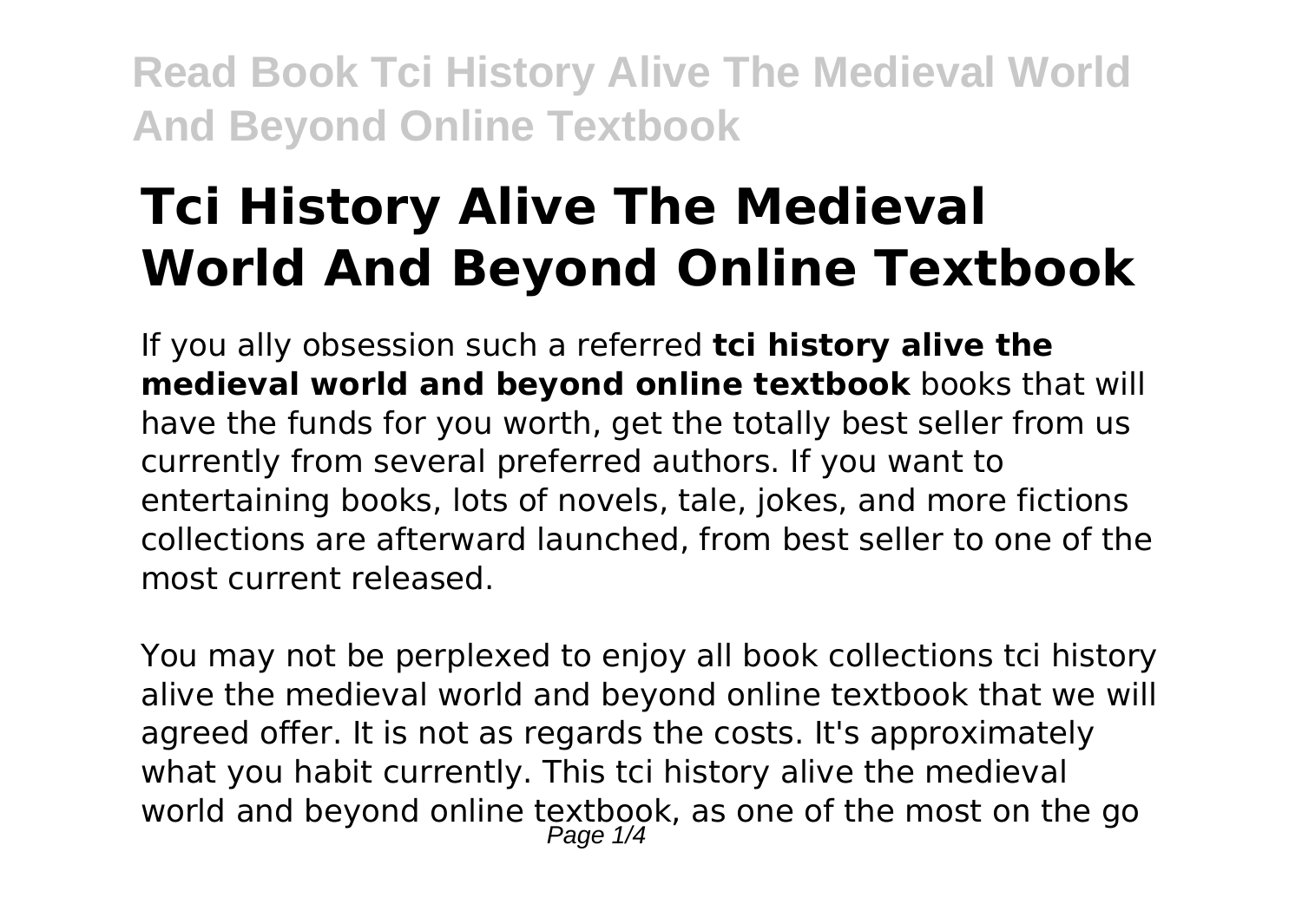sellers here will utterly be in the middle of the best options to review.

Wikisource: Online library of user-submitted and maintained content. While you won't technically find free books on this site, at the time of this writing, over 200,000 pieces of content are available to read.

#### **Tci History Alive The Medieval**

While it might be convenient to think of these qualities as unique to literature of the post-internet, and certainly the post-Reformation age, in truth they are closely aligned to many of the ...

#### **How Culture Went Back to the Middle Ages**

The exhibition 'The Fantasy of the Middle Ages,' opening June 21, traces the connection between centuries-old, hand-written books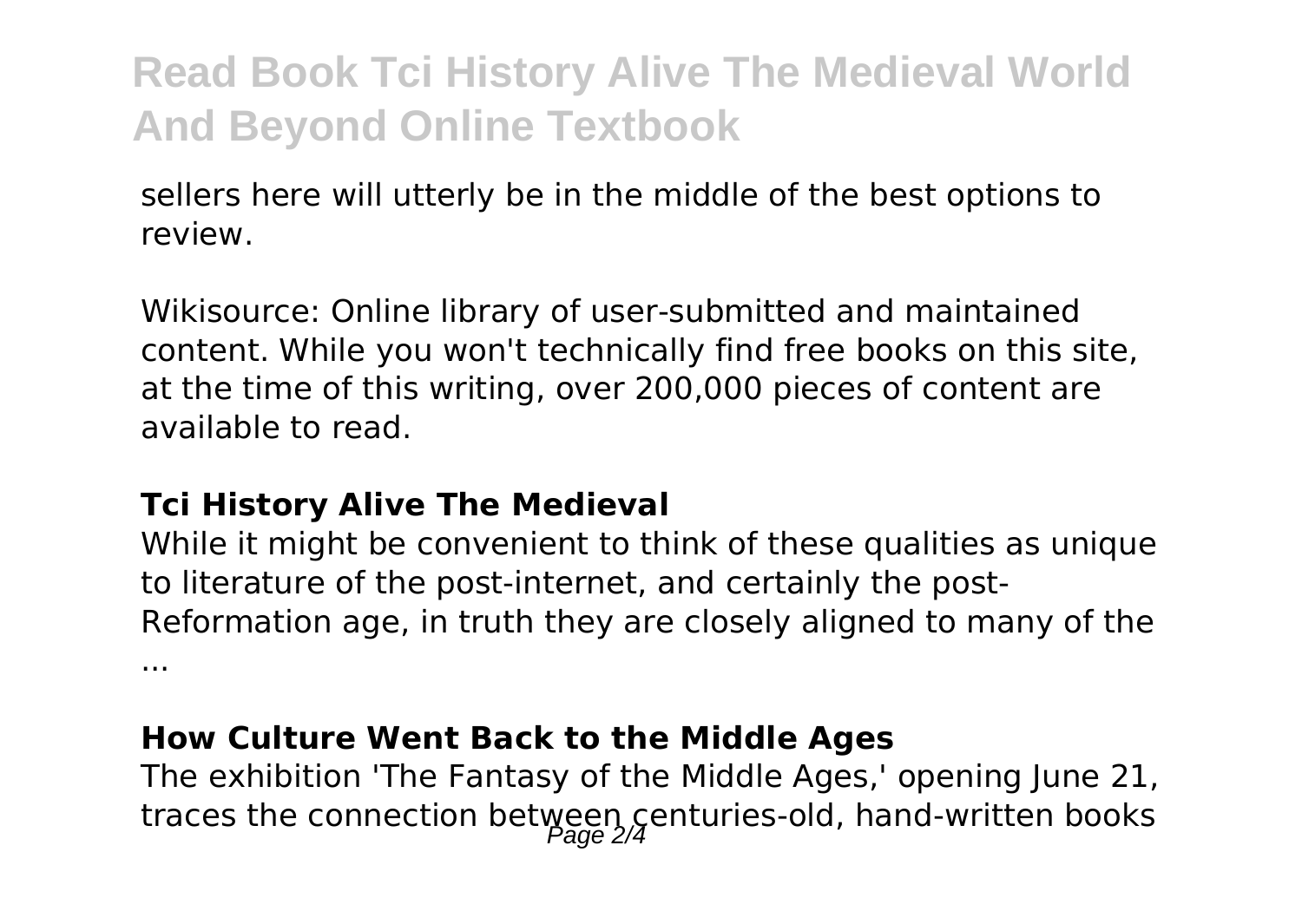and the knights, wizards and mystical creatures in film and TV today.

#### **New Getty Center Show Looks at How Medieval Manuscripts Influence Pop Culture, From 'Game of Thrones' to Disney**

In Anirban's words, the golden sunrise, the meadows, the snowclad tall mountains, the never ending seas, the horizon, the smell of sand and soil, large monuments, the history, the people ...

### **OUR AUTHORS**

An overlooked archaeological site outside of Canterbury turned out to contain some of the oldest human-made tools in Britain. Many of the artifacts were found in the 1920s in the market town  $of \dots$